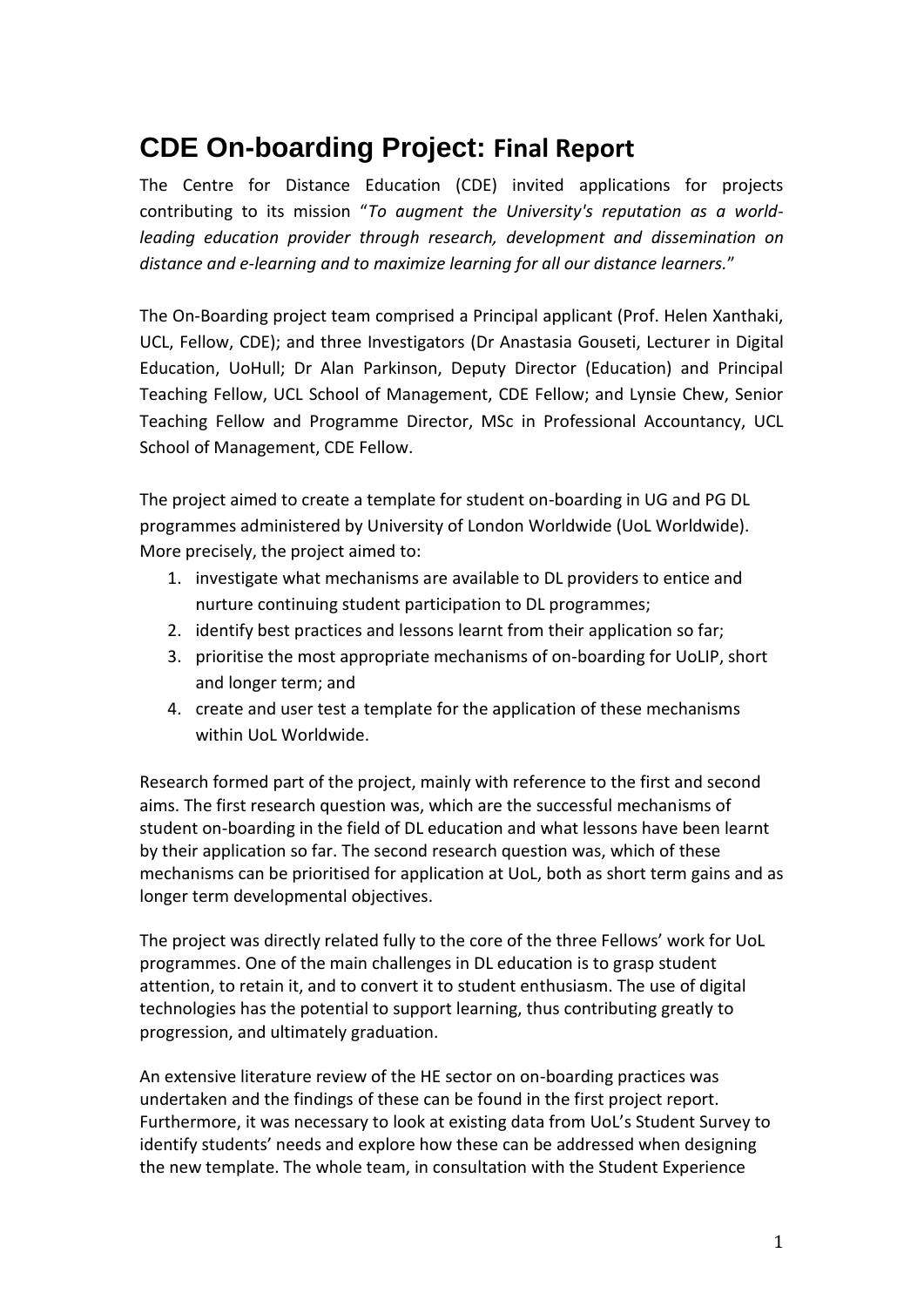Team, prioritised on-boarding mechanisms for UoL based on their personal experience as Programme Directors and CDE Fellows as well as on the findings from the literature review. On that basis, Dr. Gouseti formulated a Core Study Skills template for on-boarding activities.

In particular, the team have successfully completed all phases of the project:

- 1. A literature review in the field of on-boarding in Distance Education has been completed. The report aimed to develop a better understanding of available on-boarding practices across the higher education distance learning sector and use the insights gained to inform the design of an online on-boarding template for students at the UoL Worldwide. In particular, it explored what the process of on-boarding within a distance education context entails; the relevant mechanisms that are available drawing on empirical studies in the field; the challenges of designing and implementing effective on-boarding mechanisms.
- 2. During the second phase we looked at the practical implementation of onboarding practices and explored the various themes and practices employed by a range of HEIs in order to facilitate students' transition into their studies. We also investigated the current mechanisms available to UoL Worldwide, established best practices and lessons learnt and identified further support tools and mechanisms that will enhance the student experience. Drawing on these findings we prioritised successful on-boarding activities based on their applicability and feasibility for the UoL Worldwide that would later be used to create the template. The output of this phase is the second report.
- 3. The third phase involved creating a template for on-boarding activities. This included various topics ranging from 'time management' and 'independent learning' to 'academic writing' and 'plagiarism'. The content was first designed as text-only and was then digitised by the Student Experience team using the tool Articulate. The link to the test environment can be found here: <https://rise.articulate.com/share/sxrrOaeK6gx3CsKyGRA3XI6pSScGoKEU>
- 4. The fourth and final phase of the project focused on user-testing the core study skills template. In order to evaluate the template a short survey was included at the end of the Core Study Skills webpage as a separate tab. The aim of the survey was to look at students' experience of the core study skills course in order to be able to identify good practices and gain a better understanding of the students' needs in order to improve the template further. A summary of the survey findings can be found in a separate section below.
- 5. Last but not least, the work of this project was presented at the RIDE conference in March 2018 and the mini RIDE event in October 2018.

The three CDE Fellows tested the template by applying it to their programme requirements. The Student Staff Liaison Committee of PGLaws participated actively in the response of Prof. Xanthaki to the template.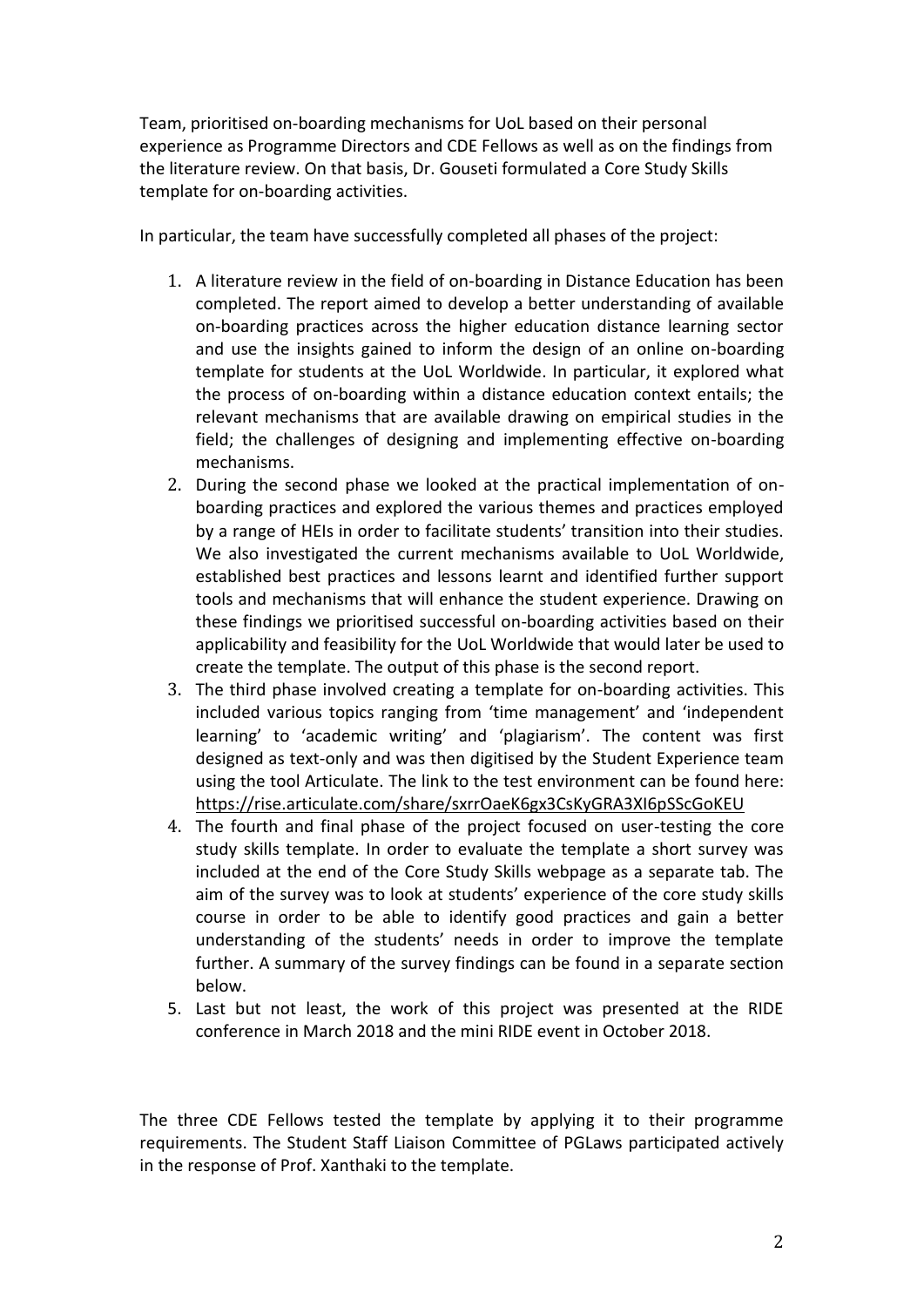The project followed the ethical guidelines set out by the British Educational Research Association, with particular attention paid to assuring participants' right to privacy by ensuring confidentiality during the fieldwork and anonymity during the reporting of the data. Ethics approval was sought and received by the Ethics Committee of UCL Laws.

### **Survey results**

The core study skills template was user-tested with students on the following programmes: UG Laws, PG Laws and MSC in Professional Accountancy. The survey was built into the end of the quiz rather than emailed out to students directly. This aimed at providing students a more 'frictionless' way to engage with the study skills course as opposed to emailing a list of students who might have completed/engaged with it. The level of response was rather law with only 17 students completing the survey. One possible explanation for this might be that some students dipped into the bits of the course they needed the most help with rather than followed the content page-by-page to the end. Hence, a lot of them might have missed the survey. Despite the low response rate which does not allow for generalizations, the survey findings offer some useful insights into students' experience of the course and generate some recommendations for the future. The table below summarises the respondents' demographic characteristics.

|                          | N              | Per cent |  |  |  |  |
|--------------------------|----------------|----------|--|--|--|--|
|                          |                |          |  |  |  |  |
| Female                   | 11             | 64.71%   |  |  |  |  |
| Male                     | 6              | 35.29%   |  |  |  |  |
|                          |                |          |  |  |  |  |
| UK                       | $\overline{2}$ | 11.76%   |  |  |  |  |
| EU                       | 1              | 5.88%    |  |  |  |  |
| International            | 14             | 82.36%   |  |  |  |  |
|                          |                |          |  |  |  |  |
| Age / 25-29              | $\overline{2}$ | 11.76%   |  |  |  |  |
| Age / 30-39              | 8              | 47.06%   |  |  |  |  |
| Age / Over 40            | $\overline{7}$ | 41.18%   |  |  |  |  |
|                          |                |          |  |  |  |  |
| UG student               | $\overline{2}$ | 11.76%   |  |  |  |  |
| PG student               | 15             | 88.24%   |  |  |  |  |
|                          |                |          |  |  |  |  |
| UG Laws                  | $\mathbf 0$    |          |  |  |  |  |
| PG Laws                  | 15             | 88.23%*  |  |  |  |  |
| MSc in Prof. Accountancy | $\Omega$       |          |  |  |  |  |
|                          |                |          |  |  |  |  |
| Independent learner      | 17             | 100%     |  |  |  |  |
| Teaching centre based    | 0              |          |  |  |  |  |

#### **Table 1. Survey respondents by individual characteristics (n=17)**

\*Two participants did not respond to this question.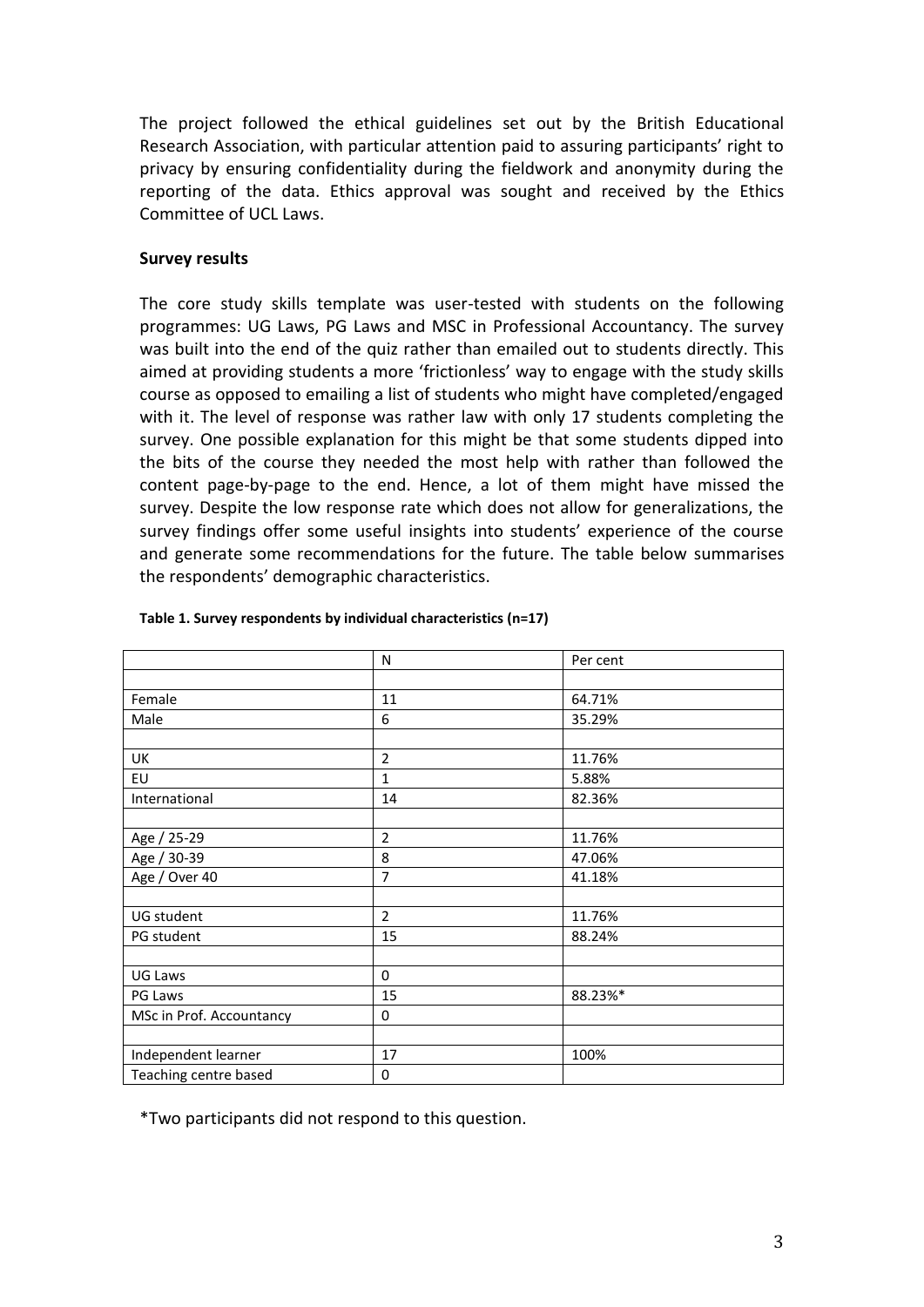All in all, the survey findings indicate that the core study skills course was perceived positively by the students. In particular, the students reported the following:

- a. All participants found that the study skills course was easy to navigate and use (29.41% 'mostly agree' and 70.59% 'definitely agree')
- b. The majority either mostly agreed (47.06%) or definitely agreed (41.18%) that the course will be useful for their studies with only a small minority stating this is not true or that they neither agreed or disagreed.
- c. Almost all participants found the course design engaging (41.18% 'mostly agree' and 52.94% 'definitely agree').
- d. Only four students out of the 17 downloaded the PDF document of the course in order to read it again offline. This might indicate a preference towards online based resources and the students might find it useful in the future if the link to the core study skills course is readily available though their VLE.
- e. When asked whether they knew how to access again the course online only 52.94% replied positively. This is something that needs to be further considered by the Programme Directors and the Student Experience Team so that the online course remains easily accessible and searchable for the students.
- f. Only 8 out of the 17 participants stated that they will be revising the course online when they need to re-read the study skills material. As 8 of the participants skipped this question it is not possible to reach any conclusion regarding this.
- g. The majority mostly agreed (47.06%) or definitely agreed (41.18%) that they were satisfied with the quality of the study skills course with only a small minority stating this is not true or that they neither agreed or disagreed.
- h. When requested to evaluate the different elements of the study skills course the sections that students found most helpful were those on 'taking notes', 'proofreading', 'referencing' and 'plagiarism'. More details regarding how students evaluated the different elements can be found in Figure 1 below.

| CDE study skills course - post-course survey evaluation              |                     |                  |              |                               |        |                |        |                   |            |          |                  |
|----------------------------------------------------------------------|---------------------|------------------|--------------|-------------------------------|--------|----------------|--------|-------------------|------------|----------|------------------|
| How useful did you find each of the following elements of the course |                     |                  |              |                               |        |                |        |                   |            |          |                  |
|                                                                      | Extremely unhelpful | Fairly unhelpful |              | Neither helpful for unhelpful |        | Fairly helpful |        | Extremely helpful | <b>N/A</b> | Total    | Weighted Average |
| Independent learning                                                 | 0.00%               | 11.76%           |              | 17.65%                        | 47.06% | 8              | 23.53% |                   | $0.00\%$   |          | 3.82             |
| Taking notes                                                         | $0.00\%$            | 0.00%            | 0            | 0.00%                         | 52.94% | 9              | 47.06% |                   | $0.00\%$   | 17       | 4.47             |
| Time management                                                      | 0.00%               | 6.25%            |              | 25.00%                        | 31.25% |                | 37.50% |                   | $0.00\%$   | 16       |                  |
| Revision and examinations                                            | $0.00\%$            | 0.00%            | $\mathbf{0}$ | 11.76%                        | 52.94% | 9              | 35.29% |                   | $0.00\%$   | 17       | 4.24             |
| Learning from feedback                                               | 0.00%               | 0.00%            | 0            | 29.41%                        | 35.29% | 6              | 29.41% |                   | 5.88%      | 17       |                  |
| Academic writing                                                     | $0.00\%$            | 0.00%            | $\mathbf{0}$ | 18.75%                        | 25.00% |                | 56.25% |                   | $0.00\%$   | 16       | 4.38             |
| Being critical                                                       | $0.00\%$            | 5.88%            |              | 0.00%                         | 35.29% | 6              | 52.94% |                   | 5.88%      | 17       | 4.44             |
| Editing your work                                                    | $0.00\%$            | 5.88%            |              | 23.53%                        | 35.29% | 6 <sup>1</sup> | 29.41% |                   | 5.88%      | 17       | 3.94             |
| Proofreading                                                         | $0.00\%$            | 5.88%            |              | 17.65%                        | 47.06% | 8              | 23.53% |                   | 5.88%      | 17       | 3.94             |
| Referencing your work                                                | $0.00\%$            | 5.88%            |              | 5.88%                         | 41.18% |                | 47.06% |                   | $0.00\%$   | 17       | 4.29             |
| Plagiarism                                                           | 0.00%               | 5.88%            |              | 5.88%                         | 41.18% |                | 41.18% |                   | 5.88%      |          | 4.25             |
|                                                                      |                     |                  |              |                               |        |                |        |                   |            | Answered | 17 <sub>1</sub>  |
|                                                                      |                     |                  |              |                               |        |                |        |                   |            | Skipped  | 0                |

Figure 1: Q.14 - How useful did you find each of the following elements of the course

The survey finally included two open-ended questions in order to gain more detailed feedback and get more in-depth insights in relation to students' experiences and particular needs. The answers to the first question 'What else would you like to see included in the course' are listed in Table 2 and the responses to the question 'Is there anything that you would like to change in the study skills course' are listed in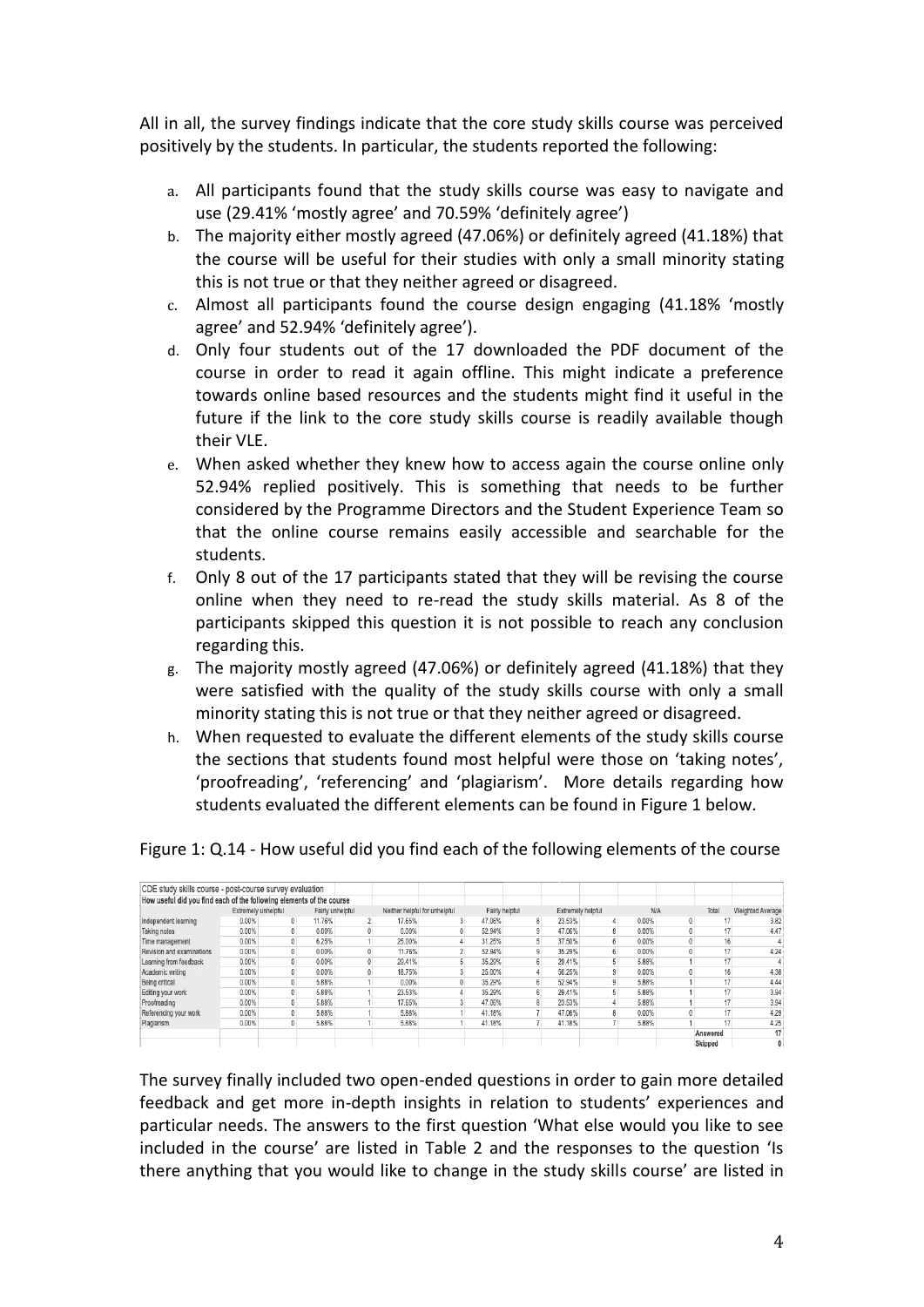Table 3. Due to the low response rate it is possible for all suggestions to be presented here.

# **Table 2: Q.15 'What else would you like to see included in the course'**

## **Q.15 'What else would you like to see included in the course'**

1. Recognising key terms to practice answers in past papers.

2. The importance of handwritten note-taking for independent learners: to improve their handwriting, to time and increase their writing speed, to gauge word count and to see how their words fit on paper.

Maybe more examples of critical writing like the plagiarism section. Also more specific rules on plagiarism based on the examples we can refer to easily

Information more suited to people studying independently without tutors, lectures, seminars etc. Advice on how to get a study group going when you don't know anyone doing the same course as you. I thought the info on note taking and critical analysis could be expanded on further perhaps by giving ideas on approach or exercises. This is an important skill to develop so greater focus would be good especially given the lack of interaction/debate with other students and tutors.

How to write essays in exams.

More examples to further understanding.

Certain guidelines to organize the study materials, as very often subject matters are wide in terms of its scope and degrees of variation in contents. Classification of its contents will make the course more readily applicable for studies. And to include sample papers for students' self -assessment practices, which would include guidelines and techniques to develop their skills in their field of studies. Allow the students to assess themselves in relation to the expected standards of the University, by giving them an assessment evaluation form prior to their application for examination. This is to prepare them intellectually to assess themselves in the process of their course studies.

How to balance different courses.

Info more relevant to exams.

# **Table 3: Q. 16 'Is there anything that you would like to change in the study skills course'**

| Q. 16 'Is there anything that you would like to change in the study skills course'   |  |  |  |  |
|--------------------------------------------------------------------------------------|--|--|--|--|
| Please add a link to the student discussion forum.                                   |  |  |  |  |
| Several hyperlinks were broken                                                       |  |  |  |  |
| there found several hyperlinks, which do not work, e.g. links to the articles on the |  |  |  |  |
| student blog.                                                                        |  |  |  |  |
| Provide more detail on independent learning and assistance to independent learners   |  |  |  |  |
| I would be interested to be having assessment evaluation in my field of              |  |  |  |  |
| discipline, prior to the examination. To check on the degree of development I        |  |  |  |  |
| have achieve in my course studies                                                    |  |  |  |  |